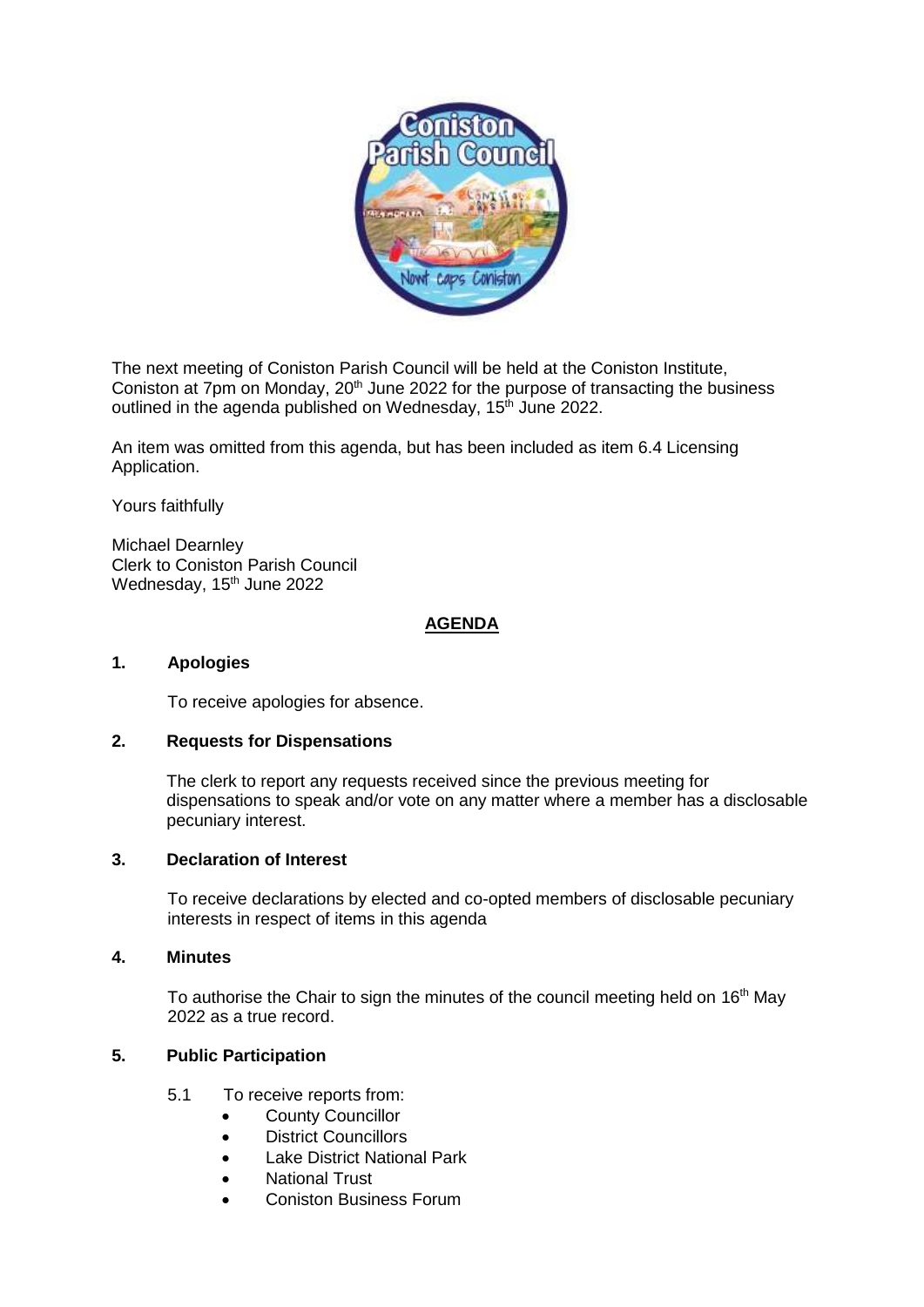- Coniston and Torver Community Land Trust
- Councillors attending the Coniston Institute Committee meeting
- 5.2 To receive comments and representations from members of the public in relation to any item on the Agenda.

# **6. Planning Applications**

6.1 To consider the planning applications and formulate comments to the planning authority:

| Reference: | 77/2021/6009                                              |
|------------|-----------------------------------------------------------|
| Location:  | Newfield Cottage, Hawkshead Old Road, Coniston, LA21 8ET  |
| Proposal:  | Replace existing single storey gable extension with a two |
|            | storey extension.                                         |
| Date:      | 23 June 2022                                              |
| Reference: | 7/2022/5340                                               |
| Location:  | Field between the water works and existing land at Low    |
|            | Grassings and Level Field, Coniston                       |
| Proposal:  | Farm track (retrospective)                                |

- Date: 28 June 2022
- 6.2 To note the following Application (for information only)

| Reference: | 7/2022/5337                                                                                                                                                                                                 |
|------------|-------------------------------------------------------------------------------------------------------------------------------------------------------------------------------------------------------------|
| Location:  | Land at Low Grassings and Level Field, Coniston                                                                                                                                                             |
| Proposal:  | New steel frame agricultural building, with fibre cement roof.<br>Yorkshire boarding to upper walls and concrete panels to base<br>of walls. Also alteration to field for formation of new access<br>track. |

6.3 To formulate a response to the invitation to contribute to the appeal against enforcement action:

Reference: APP/Q9495/C/22/3297833 Location: Land at Low Grassings and Level Field, Coniston, Cumbria, LA21 8HQ Response by 30<sup>th</sup> June 2022

6.4 To consider the licensing application and formulate comments to be submitted to the Licensing Committee of South Lakeland District Council

| Location: | Bertie's Kitchen and Bar, Unit 3B, Lake Road, Coniston, LA21<br>8FW                                                                                                                                                                            |
|-----------|------------------------------------------------------------------------------------------------------------------------------------------------------------------------------------------------------------------------------------------------|
| Proposal: | Notice of an application for a premises licence for the sale of<br>alcohol, and provision of regulated entertainment; including<br>music, live entertainment, playing of recorded sounds and late<br>night refreshments to not later than 9pm. |
| Date:     | 10 <sup>th</sup> July 2022                                                                                                                                                                                                                     |

# **7. Coniston Maintenance, Parking and Highways Issues**

7.1 To note any issues relating to: highways and road maintenance, traffic management, road safety and parking.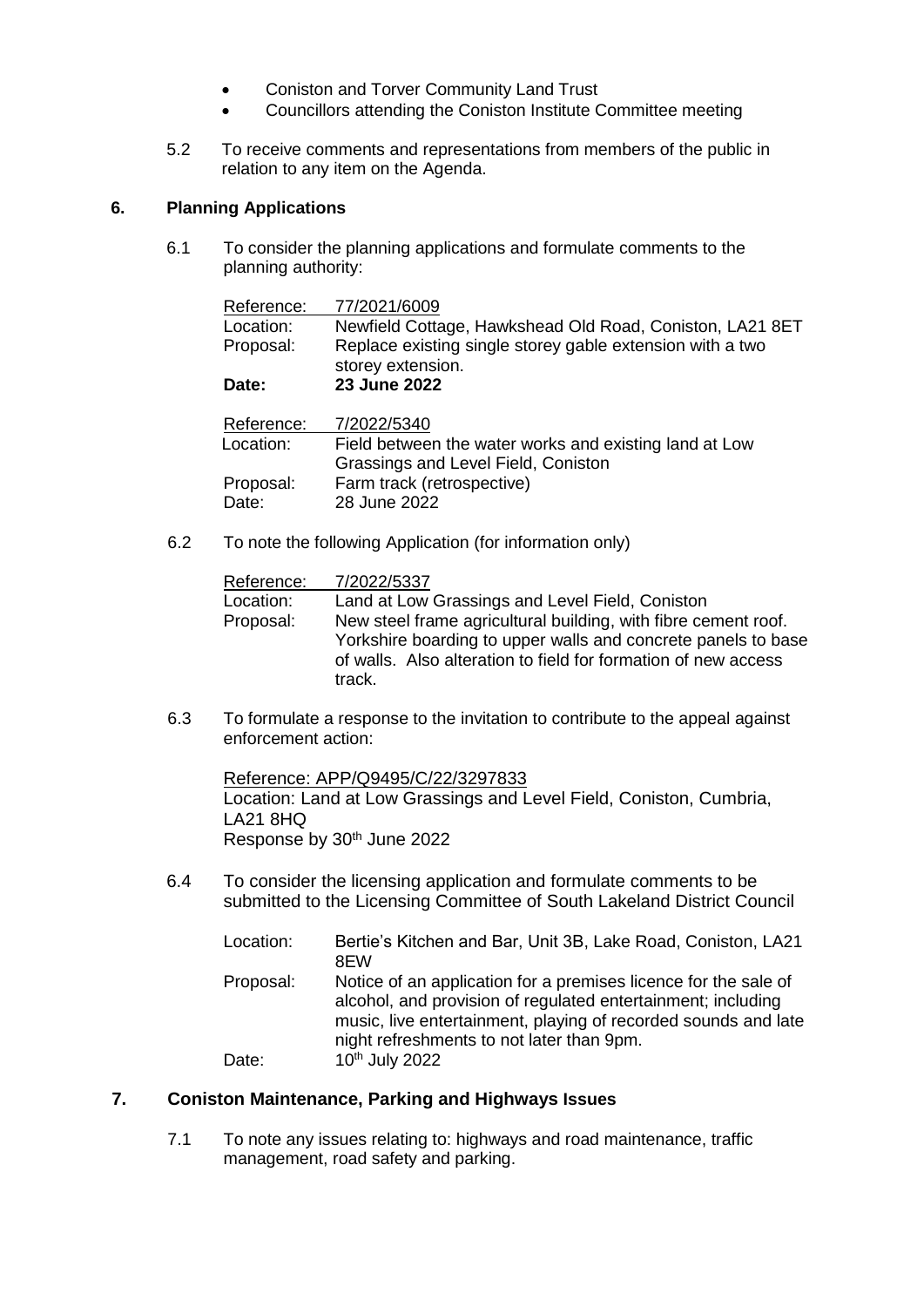#### 8 **Public Toilet Renovations**

To note developments in relation to the renovation of the public toilets.

# **9 Climate Focus**

To note any climate related issues which are impacting on the parish.

## 10 **Queen's Platinum Jubilee**

To note the activities undertaken during the Jubilee weekend and to recognise the work of the whole community coming together to make these events successful

## **11 Lengthsman**

To note an update from the clerk regarding steps taken to appoint a new Parish Lengthsman and to investigate alternative options in the event that a Lengthsman cannot be appointed.

# **12 Councillor Matters**

An opportunity for Councillors to raise issues on behalf of residents. *Note: no decisions can be made on these matters but they may be placed on a future agenda of the Council*

# **13 Financial Matters**

- 13.1 To approve the financial accounts 2021/22
- 13.2 To receive and note the report from the Internal Auditor
- 13.3 To review the effectiveness of the system of internal control
- 1**3**.4 To approve the Annual Governance and Accounting Statements

| 13.5 | To note the receipt the following receipts:<br>VAT (2021/22)         | £5257.00 |
|------|----------------------------------------------------------------------|----------|
| 13.6 | To authorise payment of the following accounts:                      |          |
|      | Mr M Dearnley (Salary)                                               | £386.75  |
|      | Mr M Dearnley (Home Working Allowance)                               | £20.00   |
|      | Mr M Dearnley (reimbursement for Jubilee trees etc.)<br>$\bullet$    | £170.49  |
|      | Mr M Dearnley (reimbursement - Union Flag)<br>$\bullet$              | £93.90   |
|      | Mr M Dearnley (reimbursement - Jubilee Banner)<br>$\bullet$          | £80.25   |
|      | Tracy Dearnley (reimbursement dye, craft and other<br>$\bullet$      |          |
|      | Jubilee related resources)                                           | £92.75   |
|      | Jigsaw (Cleaning)<br>$\bullet$                                       | £465.74  |
|      | Fiona Ebbs (Internal Audit)<br>$\bullet$                             | £150.00  |
|      | <b>Taffy Thomas</b><br>$\bullet$                                     | £100.00  |
|      | <b>Coniston Stonecraft</b><br>$\bullet$                              | £588.00  |
|      | <b>Coniston Stonecraft</b><br>$\bullet$                              | £60.00   |
|      | Mrs A Stoddart (Jubilee related resources - Hawes Bank)<br>$\bullet$ | £92.48   |
|      | <b>EON (Direct Debit)</b><br>$\bullet$                               | £61.46   |
|      | <b>EON (Direct Debit)</b><br>$\bullet$                               | £12.94   |
|      | Southern Electric (Direct Debit)                                     | £80.62   |
|      | Coniston Cricket Club (Donation to Jubilee Event)                    | £400.00  |